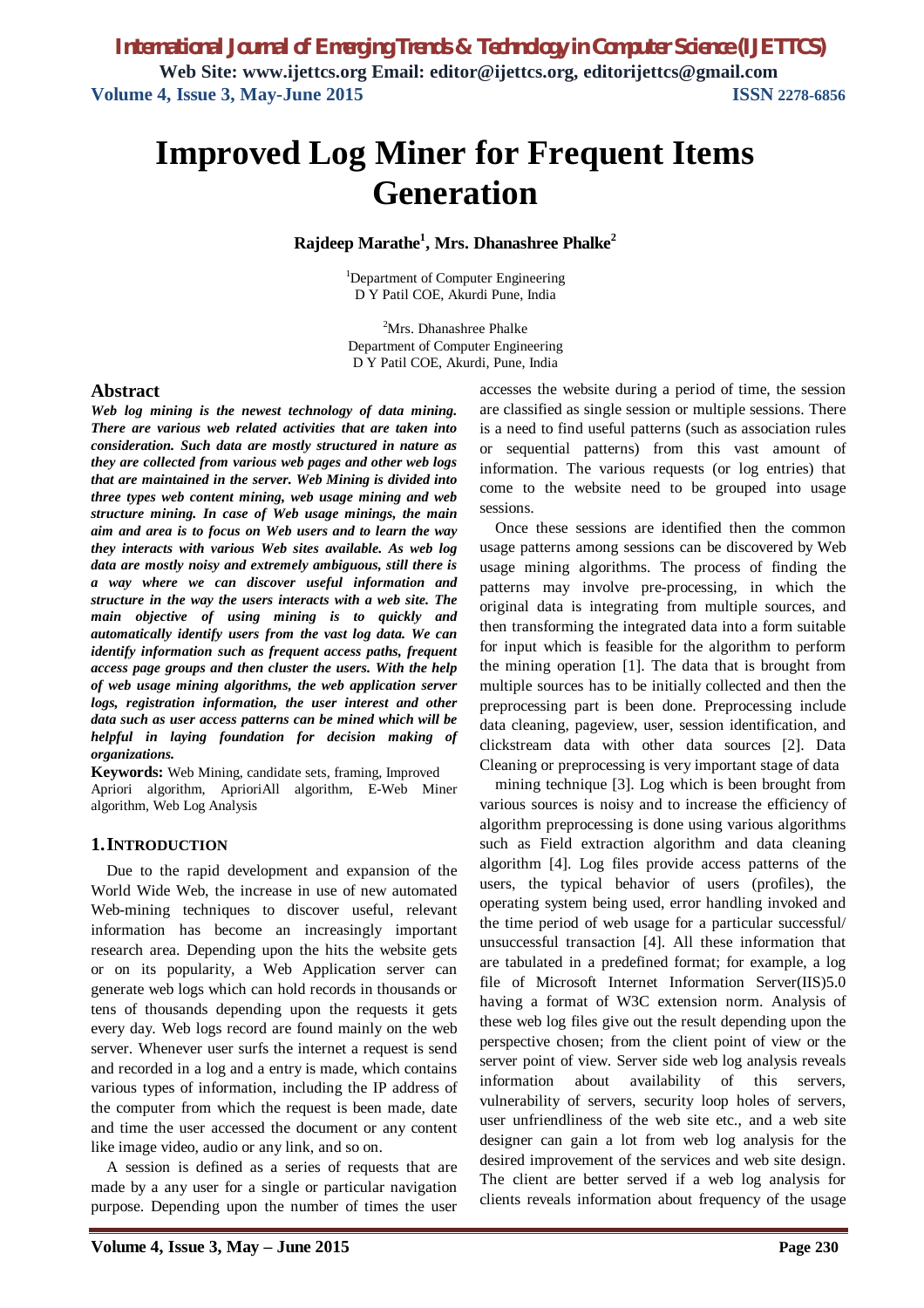of particular web page etc. for performing pre fetching and caching of pages.

This paper intends to show that the Proposed Hybrid Algorithm generated the result in short span as compared to others and confirms the correct result that are obtained.

### **2.RELATED WORK**

A number of web mining algorithms have been evolved over the last decade to cater various clients and server side needs.

### **A. The AprioriAll Algorithm**

The algorithm happens to be a modification of Apriori Algorithm. The modification allows to put the data in correct order by using UserID and time-stamp sort. The main difference that differentiates between AprioriAll and Apriori is that AprioriAll uses full join in order to generate candidate sets. If Apriori is considered, it is only forth joined. Hence, as compared AprioriAll is more appropriate than Apriori for web usage mining. Tong and Pi-lian, et.al suggested the new Improved AprioriAll Algorithm by saying that there is sizeable reduction in the size of candidate sets [5]. The number of scanning database is reduced when generating the large set.

### **B. Social Recommendation**

Recently, as the explosive growth of Web 2.0 applications, social-based applications gain lots of traffics on the Web. Social recommendation, which produces recommendations by incorporating users' social network information, is becoming to be an indispensable feature for the next generation of Web applications. Overall, the concept of a social network is quite simple and can be described as a definite set of individuals, by sociologists called actors, who are the nodes of the network, and ties that are the linkages between them. In other words, social network indicates the ways in which actors are related.

### **C. Cookie Picker**

Cookies especially HTTP cookies, are typically used for recording session state, personalization, authenticating and tracking user behaviors. Cookies keep all the important information about the user. Cookies can be also be very harmful as they are exploited by web site to track and build user profiles exploiting users privacy and violating security of communication. Hence there was a need for a cookie management scheme. Yue, Xie and Ways introduced Cookie Picker, a system that can automatically validate the usefulness of cookies from a web site. It could also set the cookies usage permission on behalf of users [5].

### **D. E-Web Miner**

E-Web Miner is the web mining algorithm that removes the flaws of Improved AprioriAll algorithm and improve upon the time complexity of the earlier AprioriAll algorithm. It provides an improved candidate set pruning as well. It has been shown successfully that it mines correct result of candidate set where as the Improved AprioriAll algorithm fails to deliver the correct result [5]

### **E. Collaborative Filtering**

Two types of collaborative filtering approaches are widely studied: neighborhood based and model-based. The neighborhood-based approaches are the most popular prediction methods and are widely adopted in commercial collaborative filtering systems [10]. The most analyzed examples of neighborhood-based collaborative filtering include user-based approaches and item-based approaches [10]. User-based approaches predict the ratings of active users based on the ratings of their similar users, and itembased approaches predict the ratings of active users based on the computed information of items similar to those chosen by the active user. In the model-based approaches, training data sets are used to train a predefined model.

# **3. IMPLEMENTATION DETAILS**

Now a days the use of internet is increasing rapidly. The user use the internet in order to do most of their work. There is a very vast amount of information that is available on internet. The current web is very large and unorganized. Whenever user logs on the internet and search for any data on websites. he is been tracked.

Whatever he does is stored in the log of server. The each and every actions that are performed by the user are stored with all the details such as IP address, Log on time, Items accessed, date, etc.

Product discovery is an important step in users interaction with an E-commerce website. Log mining play a very useful part in the discovery of products. As it is difficult for users to express their intent through well formed queries with increasing size of the catalog.

### **3.1System Overview**

Collect the log file from the server. Preprocessing is done on the log file. Give the log file input to the three algorithms. Each algorithm mines and generates frequent items. Showing the results based on the input given ie. log file. Modify the system or E-Commerce website as per the results are produces for enhancement. Clearly the proposed hybrid Algorithm shows correct and fast results as compared to the other two algorithm.



**Figure 1**: Architecture of the proposed system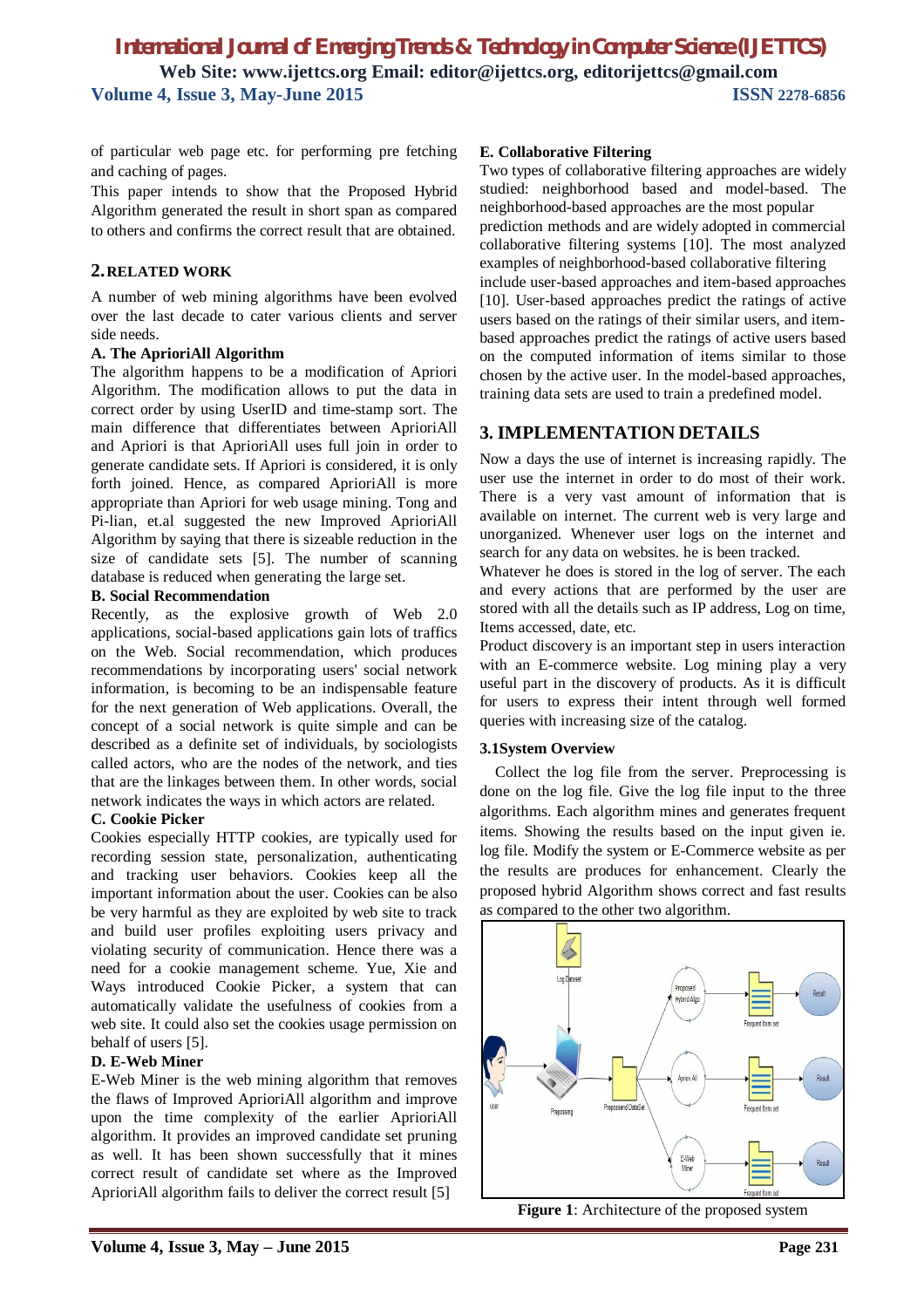In the above figure, the User who wants to extract the frequent patterns uses the algorithm. He first takes the logs in this case the logs could be any standard logs been provided from Web application Servers. In this scenario we have used as standard data set from NASA. The logs undergo preprocessing . In the preprocessing part the logs are been cleaned, where the unique URL's are added as unique numbering. So if once the URL is repeated it gets the same number as its original one. And then the log file is been passed to the respective algorithm to generate frequent pattern.

The ultimate aim of all the algorithm is to generate the frequent pattern. The webminer algorithm works on Minimum support and confidence. where we need to manually add the parameters. E-Webminer algorithm works on MAX count. Its scans the database and finds out the MAX count and then compares the result with other. The proposed Hybrid Algorithm works in two phases, one half part of FP growth Algorithm and the results are passed to Apriori Algorithm. The first half is mainly generation of a tree and then the generated results are passed to Apriori algorithm for further processing.

### **3.2 ALOGITHM USED**

### **Algorithm: Proposed Hybrid Algorithm Pass 1:**

1: Scan the data(logs) and support for each item.

2: Then discard infrequent items.

3: Sort the frequent items in decreasing order based on their support.

4: Use this order when building the FP-Tree, so common prexes can be shared

5: This first part is mainly used for tree generation and the

output is given to next algorithm.

### **Algorithm 2 Proposed Hybrid Algorithm**

1: State itemsets in Lk-1

2: Join Lk-1p with Lk-1q, as follows:

3: insert into Ck

4: select p.item1, p.item2, . . . , p.itemk-1, q.itemk-1 from Lk-1 p, Lk-1q

5: where p.item1 =  $q$ .item1, ... p.itemk-2 =  $q$ .itemk-2, p.itemk-1 ¡ q.itemk-1

6: Generate all (k-1)-subsets from the candidate itemsets in

Ck

7: Prune all candidate itemsets from Ck where some

(k-1)-subset of the candidate itemset is not in the frequent itemset Lk-1

8: Scan the transaction database to determine the support for each candidate itemset in Ck.

### **3.3 DATA SET**

The data set that is been used as an input to the algorithm,

is a standard dataset. The dataset contain two month's worth of all HTTP requests to the NASA Kennedy Space Center WWW server in Florida.

#### Format:

The logs are an ASCII file with one line per request, with the following columns:

- 1) Any host making any particular request.
- 2) The host is identified mostly by IP address.

3) Timestamp in the format "DAY MON DD HH:MM:SS YYYY"

4) Request given in quotes.

5) HTTP reply code.

6) Bytes in the reply.

#### **3.4 RESULT IN GRAPH**

The below data contains the results obtained by applying the respective algorithm on a standard data set. The logs are first preprocessed and then forwarded to retrieve the valuable data from it. The number of transaction represent the number of logs in the log file. (i.e. Unique URL's). The results clearly show that the proposed Algorithm generates the results in much shorter time.

|  |  | Table 1. Result Table (in ms) |  |  |  |
|--|--|-------------------------------|--|--|--|
|--|--|-------------------------------|--|--|--|

| <b>Number</b><br>of tran | <b>Apriori</b><br><b>Algorithm</b> | E-Web<br><b>Miner</b><br><b>Algorithm</b> | <b>Proposed</b><br><b>Hybrid Algo</b> |
|--------------------------|------------------------------------|-------------------------------------------|---------------------------------------|
| 343                      | 1128                               | 957                                       | 815                                   |
| 280                      | 893                                | 550                                       | 408                                   |
| 200                      | 750                                | 341                                       | 270                                   |
| 100                      | 510                                | 180                                       | 150                                   |
| 60                       | 443                                | 120                                       | 96                                    |



**4. CONCLUSION AND FUTURE SCOPE** In this paper, a framework implemented for finding out user interest and personalizing user preference and generating patterns is implemented over the hybrid algorithm. It is different from the previous work on ApriroiAll and E-WebMiner algorithm. Here it is shown that the algorithm used is useful to enhance results for user preference and obtaining the more relevant results. In the future, this work can be extended to work on more huge log files. New technique cloud be found to find out user preference, Also one can do log mining on mobile logs.